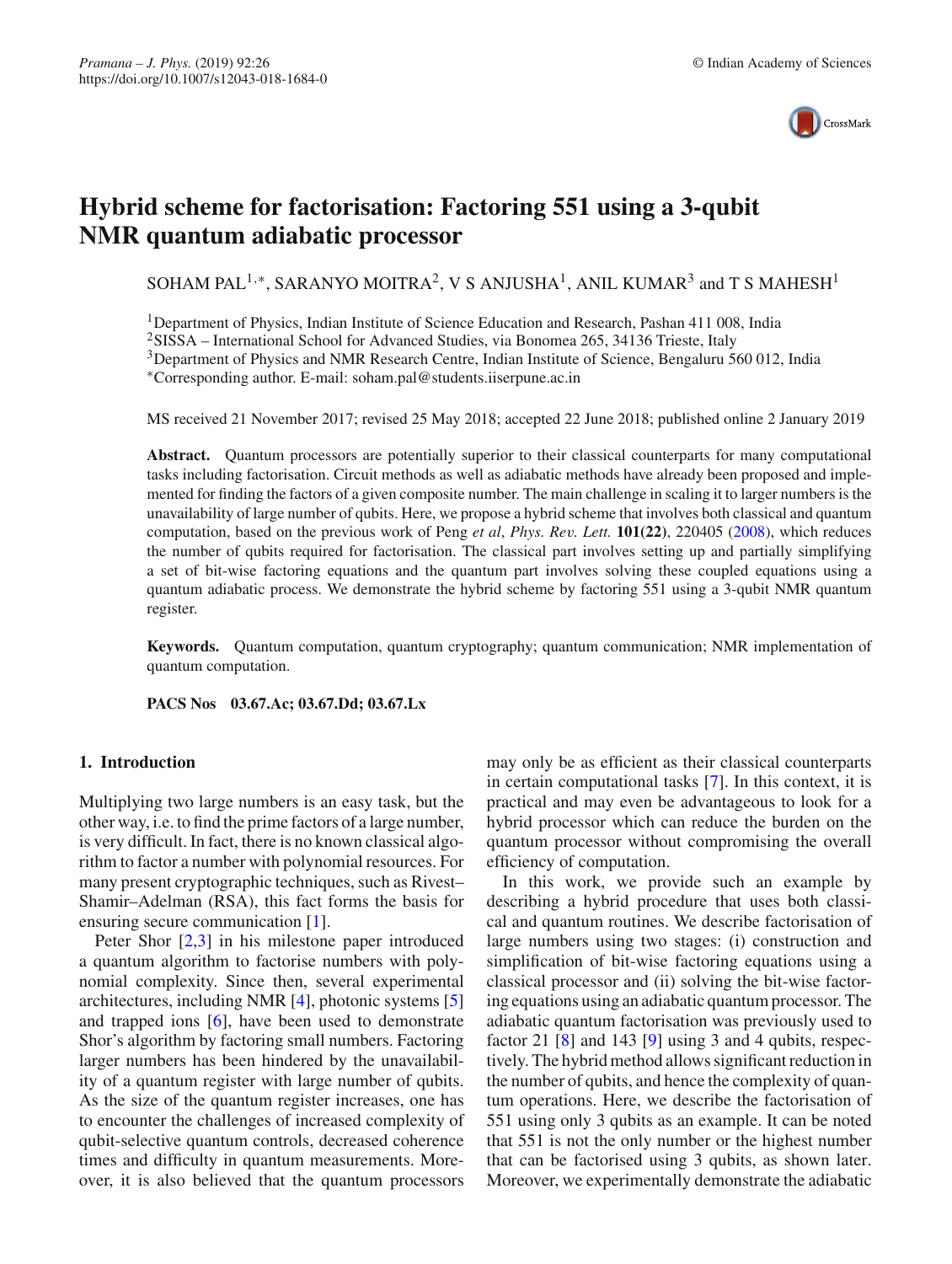solution of bit-wise factoring equations using a 3-qubit NMR system.

In the next section, we describe the theoretical aspects of the hybrid procedure for factorisation. In §3 we describe the NMR experiments to factor 551, and finally we conclude in §4.

## **2. Theory**

Let *n* be an  $l_n$ -bit biprime which is to be factored into its two prime factors p and q, i.e.  $n = p \times q$ . We can encode the factors on two quantum registers with  $l_p$  and  $l_q$  qubits. In binary form, the composite number and its factors are

$$
n = \sum_{i=0}^{l_n - 1} 2^i n_i, \ p = \sum_{j=0}^{l_p - 1} 2^j p_j \quad \text{and} \quad q = \sum_{k=0}^{l_q - 1} 2^k q_k.
$$
\n(1)

Except for the cases where one of the factors *p* or *q* is 2, all biprimes *n* are odd and hence the least significant bit of *n*, *p* and *q* are 1, i.e.  $p_0 = q_0 = 1$ . The most significant bits can also be set to 1 by construction, i.e.  $p_{l_p-1} = q_{l_q-1} = 1.$ 

We set up the bit-wise multiplication table and each column of the table gives rise to a factoring equation. An example for the said multiplication table is shown in table [1](#page-1-0) for the composite number  $N = 551$  ( $l_n =$ 10) with factors  $p = 29$  ( $l_p = 5$ ) and  $q = 19$  ( $l_q =$ 5) following the prescription in [\[9](#page-7-8)]. Here, the first row indicates the bit places and the subsequent two rows (having bit variables  $p_1$  to  $p_3$  and  $q_1$  to  $q_3$ ) represent the two factors. The remaining rows indicate bit-wise products as well as the carry bits  $(c_{ij})$  from one column to another as indicated in the table. In the following, we discuss how factoring can be achieved using a hybrid computer with lesser number of qubits.

## 2.1 *Bit-wise factoring equations*

It can be seen that there are two possible cases regarding the bit lengths of the factors: Case A:  $l_n = l_p + l_q$  and Case B:  $l_n = l_p + l_q - 1$ . Without loss of generality, assuming  $q < p$ , one can show that  $l_q \leq \lfloor l_n/2 \rfloor \leq l_p$ , where  $\lceil \cdot \rceil$  is the ceiling function. Therefore, depending on the bit size  $l_n$  of the composite number, one may try various possibilities for the bit sizes of factors, and there can be at most  $\lceil l_n/2 \rceil$  of them. Typically, in cryptosystems which rely on the difficulty of prime factorisation,  $l_p$  and  $l_q$  are chosen to be comparable, else the factoring could be rendered easier. In the following, we set up the factoring equations for general  $l_p$  and  $l_q$  and then eventually focus on the case where  $l_p = l_q = \lfloor l_n/2 \rfloor$ .

First, it is important to note that not all the bits of the two factors contribute to *i*th bit of *n*. As  $n = pq$ ,

$$
\sum_{i=0}^{l_n-1} 2^i n_i = \sum_{k=0}^{l_q-1} \sum_{j=0}^{l_p-1} 2^{j+k} p_j q_k.
$$
 (2)

Reshuffling the sum on the right-hand side to collect terms with the same power of 2, we have

<span id="page-1-1"></span>
$$
\sum_{i=0}^{l_n-1} 2^i n_i = \sum_{m=0}^{l_p+l_q-2} 2^m \sum_{k=\alpha_m}^{\beta_m} p_{m-k} q_k,
$$
 (3)

where  $\alpha_m$  = max(0,  $m - l_p + 1$ ) and  $\beta_m$  = min  $(m, l_q - 1).$ 

At every order *m* the sum  $\sum p_{m-k}q_k$  can be broken up into a binary residue along with a carry variable (not necessarily binary) which adds to the terms in the next order  $m + 1$ . By the same token, the *m*th order will have

<span id="page-1-0"></span>**Table 1.** Bit-wise multiplication table for  $n = 551 = pq$  with  $l_n = 10$ ,  $l_p = l_q = 5$ .  $c_{ij}$  is the carry bit from column *i* to column *j*.

|       | B <sub>9</sub>    | $B_8$    | $B_7$                                                                                                                                           | $B_6$             | $B_5$    | $B_4$    | $B_3$    | $B_2$    | $B_1$ | B <sub>0</sub> |
|-------|-------------------|----------|-------------------------------------------------------------------------------------------------------------------------------------------------|-------------------|----------|----------|----------|----------|-------|----------------|
| $p =$ |                   |          |                                                                                                                                                 |                   |          | 1        | $p_3$    | $p_2$    | $p_1$ | -1             |
| $q =$ |                   |          |                                                                                                                                                 |                   |          |          | $q_3$    | $q_2$    | $q_1$ | -1             |
| $R_0$ |                   |          |                                                                                                                                                 |                   |          | 1        | $p_3$    | $p_2$    | $p_1$ | - 1            |
| $R_1$ |                   |          |                                                                                                                                                 |                   | $q_1$    | $p_3q_1$ | $p_2q_1$ | $p_1q_1$ | $q_1$ |                |
| $R_2$ |                   |          |                                                                                                                                                 | $q_2$             | $p_3q_2$ | $p_2q_2$ | $p_1q_2$ | $q_2$    |       |                |
| $R_3$ |                   |          | $q_3$                                                                                                                                           | $p_3q_3$          | $p_2q_3$ | $p_1q_3$ | $q_3$    |          |       |                |
| $R_4$ |                   |          | $p_3$                                                                                                                                           | $p_2$             | $p_1$    |          |          |          |       |                |
|       |                   |          | $8 \rightarrow 9$ 7 $\rightarrow 8$ 6 $\rightarrow$ 7 5 $\rightarrow$ 6 4 $\rightarrow$ 5 3 $\rightarrow$ 4 2 $\rightarrow$ 3 1 $\rightarrow$ 2 |                   |          |          |          |          |       |                |
| Carry | $c_{89}$          | $C_{78}$ | $c_{67}$                                                                                                                                        | $c_{56}$          | $c_{45}$ | $c_{34}$ | $c_{23}$ | $c_{12}$ |       |                |
|       | $7 \rightarrow 9$ |          | $6 \rightarrow 8$ $5 \rightarrow 7$ $4 \rightarrow 6$ $3 \rightarrow 5$ $2 \rightarrow 4$                                                       |                   |          |          |          |          |       |                |
|       | $C_{79}$          | $c_{68}$ | $c_{57}$                                                                                                                                        | $c_{46}$ $c_{35}$ |          | $c_{24}$ |          |          |       |                |
| 551   | -1                | $\Omega$ | $\Omega$                                                                                                                                        | $\Omega$          |          | $\Omega$ | 0        |          |       |                |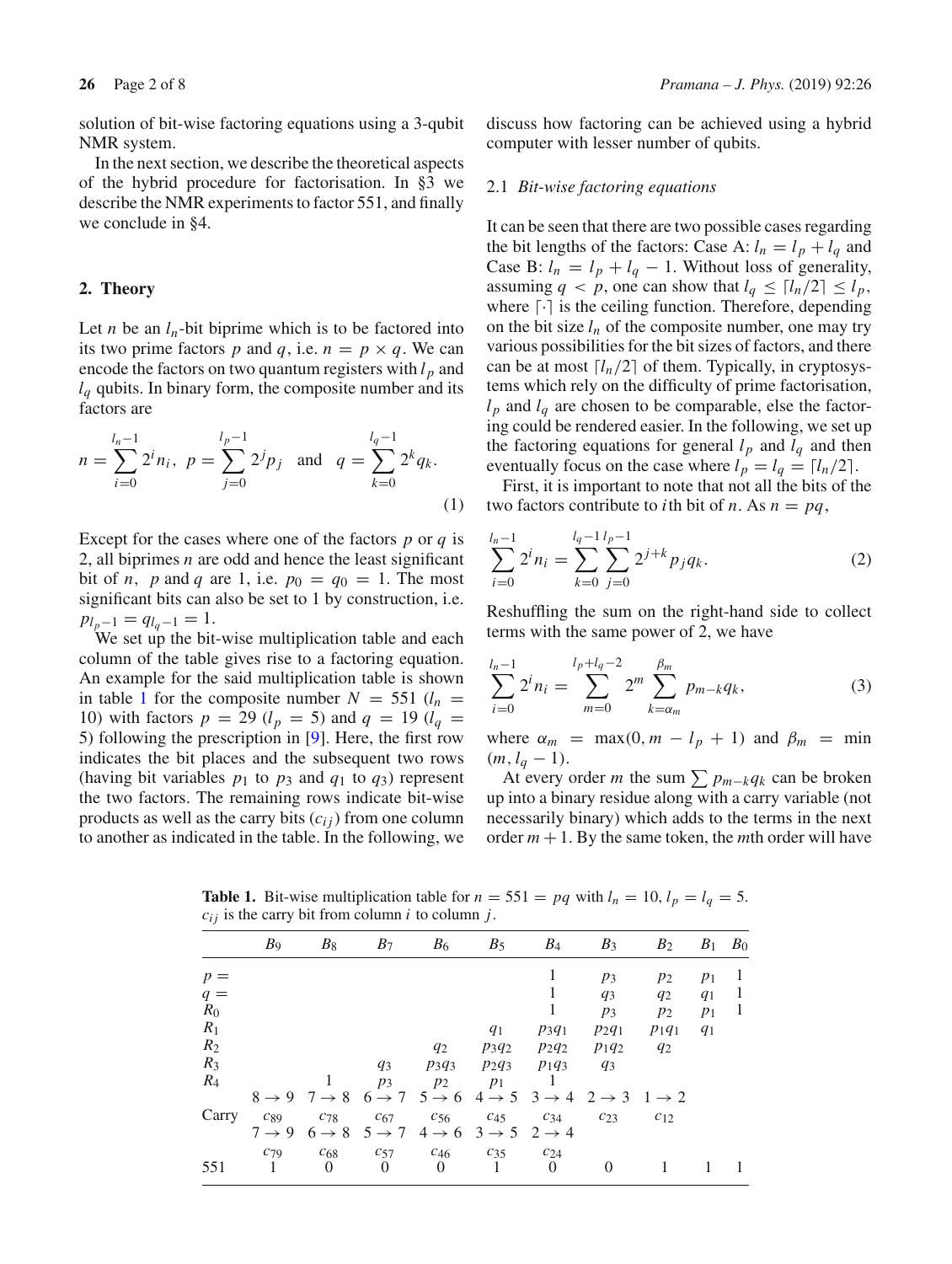|       | B <sub>9</sub> | $B_8$                               | $B_7$             | $B_6$             | $B_5$    | $B_4$                                                                                     | $B_3$    | $B_2$          | $B_1$ | $B_0$    |
|-------|----------------|-------------------------------------|-------------------|-------------------|----------|-------------------------------------------------------------------------------------------|----------|----------------|-------|----------|
| $p =$ |                |                                     |                   |                   |          |                                                                                           | $p_3$    | $p_2$          | $p_1$ |          |
| $q =$ |                |                                     |                   |                   |          |                                                                                           | $q_3$    | $q_2$          | $q_1$ |          |
| $R_0$ |                |                                     |                   |                   |          | 1                                                                                         | $p_3$    | $p_2$          | $p_1$ |          |
| $R_1$ |                |                                     |                   |                   | $q_1$    | $p_3q_1$                                                                                  | $p_2q_1$ | $p_1q_1$       | $q_1$ |          |
| $R_2$ |                |                                     |                   | $q_2$             | $p_3q_2$ | $p_2q_2$                                                                                  | $p_1q_2$ | $q_2$          |       |          |
| $R_3$ |                |                                     | $q_3$             | $p_3q_3$          | $p_2q_3$ | $p_1q_3$                                                                                  | $q_3$    |                |       |          |
| $R_4$ |                |                                     | $p_3$             | $p_2$             | $p_1$    |                                                                                           |          |                |       |          |
|       |                | $8 \rightarrow 9$ 7 $\rightarrow 8$ | $6 \rightarrow 7$ | $5 \rightarrow 6$ |          | $4 \rightarrow 5$ $3 \rightarrow 4$ $2 \rightarrow 3$ $1 \rightarrow 2$ $0 \rightarrow 1$ |          |                |       |          |
| Carry | $C_9$          | $C_8$                               | $C_7$             | $C_6$             | $C_5$    | $C_4$                                                                                     | $C_3$    | C <sub>2</sub> | $C_1$ | $\theta$ |
| 551   |                | $\Omega$                            | $\theta$          | $\Omega$          |          | $\Omega$                                                                                  | $\theta$ |                |       |          |

<span id="page-2-1"></span>**Table 2.** Bit-wise multiplication table for  $n = 551 = pq$ .  $C_i$  are the cumulative carries from column  $i - 1$  to column  $i$ .

an 'incoming' carry variable  $C_m$  from the  $(m - 1)$ th order. Thus, the factoring stands as

<span id="page-2-0"></span>
$$
\sum_{k=\alpha_m}^{\beta_m} p_{m-k} q_k + C_m = n_m + 2C_{m+1}
$$
 (4)

for  $0 \le m \le l_p + l_q - 2$ . The advantage is that unlike in the prescription in  $[9]$  $[9]$  the factoring equations in  $(4)$ only couple adjacent orders, i.e. the *m*th equation gets connected only to the  $(m-1)$ th and  $(m+1)$ th equations. The trade-off is that these 'cumulative' carry variables  $C_m$  will, in general, take values in the set of non-negative integers.

The next step is, using the elements  $(R_i, B_i)$  of table [1,](#page-1-0) to form a new table, i.e., table [2.](#page-2-1) Here each cell has three elements: first element *sji* denotes least significant bit of the sum of the elements of cell  $(j - 1, i)$  the second element is the bit-wise product  $(R_i, B_i)$  of table [1](#page-1-0) and the third element  $c_{ii}$  is the carry from the cell  $(j, i - 1)$ . As each cell has only three bits, the carry is always a single bit and is always from the cell in the right. This is an advantage of table [2](#page-2-1) over table [1](#page-1-0) in keeping track of the carry. From these definitions it is clear that adding a cell leads to a sum and a carry, i.e.,

$$
s_{ji} + p_{i-j}q_j + c_{ji} = s_{j+1,i} + 2c_{j,i+1}.
$$
 (5)

Adding the cells column-wise, we obtain

$$
\sum_{j=\alpha_i}^{\beta_i} (s_{ji} - s_{j+1,i}) + \sum_{j=\alpha_i}^{\beta_i} p_{i-j} q_j + \sum_{j=\alpha_i}^{\beta_i} c_{ji}
$$
  
= 
$$
\sum_{j=\alpha_i}^{\beta_i} 2c_{j,i+1}.
$$

As the first term is nothing but  $s_{\alpha_i,i} - s_{\beta_i+1,i}$ , and as  $s_{\beta_i+1,i} = n_i,$ 

$$
s_{\alpha_i, i} + \sum_{j=\alpha_i}^{\beta_i} p_{i-j} q_j + \sum_{j=\alpha_i}^{\beta_i} c_{ji} = n_i + 2 \sum_{j=\alpha_i}^{\beta_i} c_{j,i+1}.
$$
\n(6)

It can be proved that

$$
s_{\alpha_i, i} + \sum_{j=\alpha_i}^{\beta_i} c_{ji} = \sum_{j=\alpha_{i-1}}^{\beta_{i-1}} c_{ji} = C_i \text{ (say)}.
$$
 (7)

Note that  $C_0 \equiv 0$  because the first column cannot have an 'incoming' carry. Furthermore, substituting [\(4\)](#page-2-0) into  $(3)$  we get

$$
\sum_{i=0}^{l_n-1} 2^i n_i = \sum_{m=0}^{l_p+l_q-2} 2^m n_m + 2^{l_p+l_q-1} C_{l_p+l_q-1}
$$

from which we can conclude that

$$
C_{l_p+l_q-1}
$$
  
=  $\begin{cases} n_{l_n-1} = 1 & \text{for Case A: } l_n = l_p + l_q, \\ 0 & \text{for Case B: } l_n = l_p + l_q - 1. \end{cases}$ 

From the structure of the factoring equations it is possible to readily assign values to some of the  $C_i$ , namely  $C_1$  and  $C_{l_p+l_q-2}$ 

$$
m = 0 \t : 1 = 1 + 2C_1 \Rightarrow C_1 = 0,
$$
  
\n
$$
m = l_p + l_q - 2 : C_{l_p + l_q - 2} = n_{l_p + l_q - 2}
$$
  
\n
$$
+ 2C_{l_p + l_q - 1} - 1.
$$

The factoring equations can be put into a convenient matrix form as well. For concreteness, for  $n = 551$ , the matrix representation of eq. [\(4\)](#page-2-0) is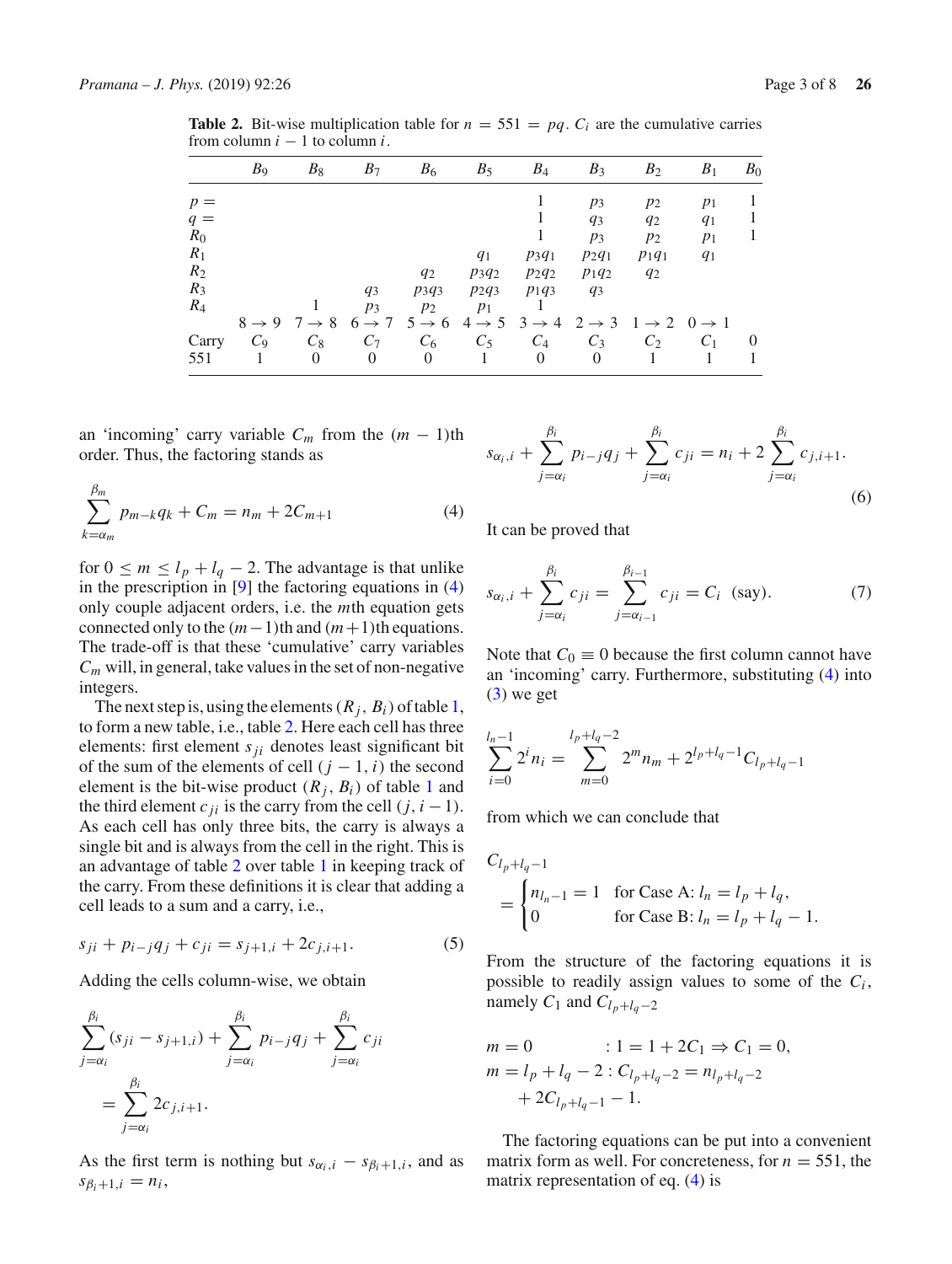$$
\begin{bmatrix} 1 & 0 & 0 & 0 & 0 \ q_1 & 1 & 0 & 0 & 0 \ q_2 & q_1 & 1 & 0 & 0 \ q_3 & q_2 & q_1 & 1 & 0 \ 1 & q_3 & q_2 & q_1 & 1 \ 0 & 1 & q_3 & q_2 & q_1 \ 0 & 0 & 1 & q_3 & q_2 \ 0 & 0 & 0 & 1 & q_3 \ 0 & 0 & 0 & 0 & 1 \ 0 & 0 & 0 & 0 & 0 \end{bmatrix} \begin{bmatrix} 1 \\ 0 \\ p_1 \\ p_2 \\ p_3 \\ 1 \end{bmatrix} + \begin{bmatrix} 0 \\ 0 \\ C_2 \\ C_3 \\ C_4 \\ C_5 \\ C_6 \\ C_7 \\ C_8 \\ C_9 \end{bmatrix} = \begin{bmatrix} 1 \\ 1 \\ 0 \\ 0 \\ 1 \\ 0 \\ 0 \\ 0 \\ 0 \\ 0 \end{bmatrix} + 2 \begin{bmatrix} 0 \\ C_2 \\ C_3 \\ C_4 \\ C_5 \\ C_6 \\ C_7 \\ C_8 \\ C_9 \\ C_9 \end{bmatrix}.
$$

Thus, a general factoring problem can be converted into solving equations of the above structure.

# 2.2 *Simplifying bit-wise factoring equations via classical processor*

Even though the  $C_i$  variables are not binary, it is possible to place bounds on them by noting that

<span id="page-3-0"></span>
$$
\max[C_{i+1}] = \left[ \frac{1}{2} \max \left( \sum_{k=\alpha_i}^{\beta_i} p_{i-k} q_k + C_i \right) - \frac{n_i}{2} \right], (9)
$$

where  $\lfloor \cdot \rfloor$  denotes the floor function. This is arrived at from rearranging the factoring equations. It is also possible to inductively determine an absolute upper bound for individual  $C_i$  irrespective of  $n_i$ , namely

<span id="page-3-3"></span>
$$
\max[C_i] = \begin{cases} i-1 & \text{for } 1 \le i \le l_q - 1, \\ l_q - 1 & \text{for } l_q \le i \le l_p, \\ l_p + l_q - i & \text{for } l_p + 1 \le i \le l_p + l_q - 2. \end{cases} \tag{10}
$$

The above values are used to initialise {*Ci*} and then the bound on each element can be iteratively refined using eq. [\(9\)](#page-3-0), where the maximum over the binary variables {*pi*, *qi*} is evaluated in accordance with the constraints between them.

When  $n = 551$ , considering column  $B_1$  from table [2](#page-2-1) we find that  $p_1 + q_1 = 1 + 2C_2$  while

$$
\max[C_2] = \left[ \frac{1}{2} \left( \max \sum_{j=0}^{1} p_{1-j} q_j + \max[C_1] - n_1 \right) \right]
$$
  
= 0,

 $as \alpha_1 = \max(0, 1 - 10 + 5 + 1) = 0, \beta_1 = \min(1, 4) = 1$ and therefore  $f_2 = 0$ . In the same way, using bit-wise logic, the classical processor can determine values of all other  $f_i$ 's. For  $n = 551$ , using a simple numerical procedure we found that

$$
C_3 = 0
$$
,  $C_4 = 1$ ,  $C_5 = 2$ ,  $C_6 = 1$ ,  
\n $C_7 = 1$ ,  $C_8 = 1$  and  $C_9 = 1$ . (11)

The simplified matrix representation of the relevant factoring equations now becomes

$$
\begin{bmatrix} q_1 & 1 & 0 & 0 \ q_2 & 0 & 1 & 0 \ q_3 & 0 & 0 & 1 \ 0 & q_2 & q_1 & 0 \ 0 & q_3 & 0 & q_1 \ 0 & 0 & q_3 & q_2 \end{bmatrix} \begin{bmatrix} 1 \ p_1 \ p_2 \ p_3 \end{bmatrix} = \begin{bmatrix} 1 \ 1 \ 1 \ 1 \ 1 \ 0 \end{bmatrix}.
$$
 (12)

<span id="page-3-2"></span>Since they involve six unknowns, namely  $\{p_1, p_2, p_3\}$ and {*q*1, *q*2, *q*3}, it takes six variables to factor 551. However, a further reduction in the number of variables is possible by exploiting the first three equations, namely  $p_1 + q_1 = 1$ ,  $p_2 + q_2 = 1$  and  $p_3 + q_3 = 1$ , which together imply that  $q_i = 1 - p_i$ . Finally, only three unknowns define the factoring equations:

<span id="page-3-1"></span>
$$
p_1(1 - p_2) + (1 - p_1)p_2 - 1 = 0,
$$
  
\n
$$
p_1(1 - p_3) + (1 - p_1)p_3 - 1 = 0,
$$
  
\n
$$
(1 - p_2)p_3 + p_2(1 - p_3) = 0,
$$
\n(13)

which can be solved using 3 qubits. Here, we would like to stress upon the fact that these 3 qubits can be used to factor even larger bi-primes, given that the factors of the bi-prime differ from each other by only 3 bits. For example, the bi-prime 6767 with factors 67  $(1000011)_2$  and  $101$  (1100101)<sub>2</sub> can be factorised with only 3 qubits. In general, we state that any bi-prime with factors differing from each other by *n* bits can be factorised using *n* qubits [\[10](#page-7-9)]. Here 551 has only been used as an example.

In the following, we describe how these equations are solved using a 3-qubit adiabatic quantum processor.

# 2.3 *Solving the bit-wise factoring equations via quantum adiabatic processor*

2.3.1 *Quantum adiabatic algorithm.* Consider a closed quantum system existing in an eigenstate  $|\psi_i\rangle$ of the initial Hamiltonian *H*<sup>i</sup> which is slowly changed to a new Hamiltonian  $\mathcal{H}_f$ . Then, according to the quantum adiabatic theorem, the system mostly remains in an eigenstate of the instantaneous Hamiltonian and ultimately reaches the corresponding eigenstate of the final Hamiltonian, provided the system does not find two or more crossing eigenstates during the process [\[7](#page-7-7)[,11\]](#page-7-10).

Given a problem, adiabatic quantum computation typically involves encoding the solution to the problem in the ground state of the final Hamiltonian. A suitable initial Hamiltonian is chosen for which ground state can be prepared easily. Then the Hamiltonian of the system is slowly varied such that the system stays in the ground state of the instantaneous Hamiltonian. The intermediate Hamiltonian can be seen as an interpolation (linear or nonlinear) between the initial and final Hamiltonian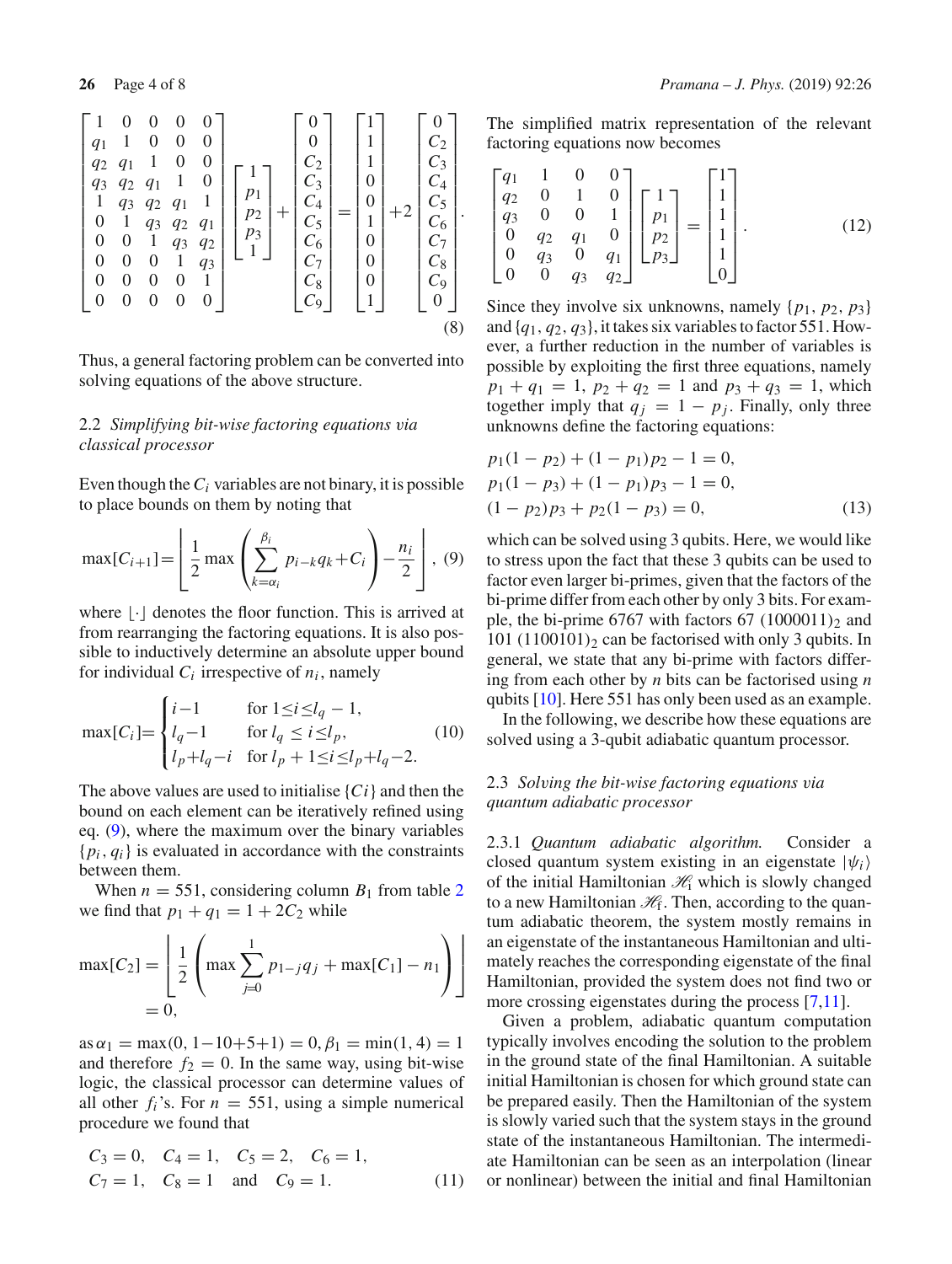[\[12](#page-7-11)]. If *T* is the total time of evolution and  $0 \le s \le 1$  is the interpolation parameter, then

$$
\mathcal{H}(s) = (1 - s)\mathcal{H}_1 + s\mathcal{H}_1.
$$
 (14)

For linear interpolation we choose  $s = t/T$ , where *t* is the instantaneous time of evolution [\[13](#page-7-12)]. The adiabatic theorem requires that

$$
T = \left| \frac{\max\{d\mathcal{H}(s)/ds\}}{\epsilon \Delta^2/\hbar} \right|,
$$
\n(15)

where  $\Delta$  is the minimum energy gap between the ground and the first excited states. Probability of reaching the ground state of the final Hamiltonian is given by  $1 - \epsilon^2$ . From here onwards, we set  $\hbar = 1$  and express the Hamiltonian in angular frequency units.

Now the entire time evolution of the system from *H*<sup>i</sup> to  $\mathcal{H}_f$  can be thought of as a unitary transformation  $U_T$ generated by a piece-wise constant Hamiltonian

$$
\mathcal{H}_m = (1 - m/M)\mathcal{H}_1 + (m/M)\mathcal{H}_f \tag{16}
$$

with *M* pieces, each of duration  $\tau$ , and  $0 \le m \le M$ . Defining  $U_m = \exp(-i \mathcal{H}_m \tau)$ , the total evolution operator  $U_T = \prod_{m=1}^{M} U_m$ .

2.3.2 *Quantum adiabatic factoring.* In order to convert the factorisation problem into an optimisation problem, Peng *et al* [\[8\]](#page-7-0) constructed a cost function  $f(p, q)$  =  $(n - p \cdot q)^2$  which is minimum when p and q are the factors. They replace the scalar variables *p* and *q* with operators

$$
P = \sum_{i=0}^{l_p - 1} 2^i W_i \text{ and } Q = \sum_{i=0}^{l_q - 1} 2^i W_i.
$$
 (17)

Here the number operator  $W_i = (I_2 - \sigma_{iz})/2$  is constructed in terms of the identity operator  $I_2$  and the Pauli *z*-operator  $\sigma_z$  of the *i*th qubit. Note that eigenvectors  $|0\rangle$  and  $|1\rangle$  of  $W_i$  have the eigenvalues 0 and 1, respectively, the values a classical bit can take. Using this method, Peng *et al* [\[8\]](#page-7-0) could factor the number 21 from the adiabatically prepared ground state of the final Hamiltonian

<span id="page-4-0"></span>
$$
\mathcal{H}_{f} = (NI_{2^n} - P \cdot Q)^2.
$$
 (18)

It can be noted that the ground state of the above Hamiltonian represents the factors. However, extending this method for factorising larger numbers is difficult because the Hamiltonian in eq.  $(18)$  can have manybody terms and required a large number of qubits.

Xu *et al* [\[9](#page-7-8)] improved upon this scheme using table [1.](#page-1-0) Each column of table [1](#page-1-0) represents an equation which is subsequently encoded into a bitwise Hamiltonian, whose ground state contains the information about respective bits of the two factors. For example,

B<sub>1</sub>: 
$$
p_1 + q_1 - 1 - 2c_{12} = 0
$$
,  
B<sub>2</sub>:  $p_2 + p_1q_1 + q_2 + c_{12} - 1 - 2c_{23} - 4c_{24} = 0$ 

and so on.

Now, the bit variables are replaced by the number operators:  $p_j \rightarrow W_j$ ,  $q_j \rightarrow W_{j+l_p-2}$ . The carry bits  ${c_{i,i+1}}$  are organised in a list according to increasing *i* for the same *j* and then in the order of increasing *j*. Each element *k* of the list is mapped onto  $W_{k+l_q+l_p-4}$ . The bit-wise Hamiltonians are then

$$
B_1: \mathcal{H}_1 = (W_1 + W_4 - 1 - 2W_7)^2,
$$
  
\n
$$
B_2: \mathcal{H}_2 = (W_2 + W_1W_4 + W_5 + W_7 - 1 - 2W_8 - 4W_{15})^2
$$

and so on. Thus, the final Hamiltonian of the factorisation problem is the sum

<span id="page-4-1"></span>
$$
\mathcal{H}_{\mathbf{f}} = \sum_{i=1}^{l_n - 1} \mathcal{H}_{\mathbf{i}}.
$$
 (19)

If the Hamiltonian is varied slowly enough, the adiabatic theorem ensures that the system ends up, with high probability, in the ground state of the target Hamiltonian. Therefore, on measuring the adiabatically prepared ground state of *H*f, it is possible to retrieve the factors. Although the above encoding requires 20 qubits to factor the number 551, our hybrid scheme (§2.2) requires only 3 qubits.

2.3.3 *Quantum adiabatic factoring of* 551*.* In a hybrid computer, we first reduce the bit-wise factoring equations as described in §2.2 and then apply the quantum adiabatic algorithm to solve the residual equations. For the specific case of 551, the factoring equations are given by eq. [\(13\)](#page-3-1). Replacing  $p_j \rightarrow W_j = (I_2 - \sigma_{jz})/2$ , we form the bit-wise Hamiltonian  $\mathcal{H}_i$ . Final Hamiltonian  $(eq. (19))$  $(eq. (19))$  $(eq. (19))$  becomes

$$
\mathcal{H}_{\rm f} = (3I_8 + \sigma_z^1 \sigma_z^2 - \sigma_z^2 \sigma_z^3 + \sigma_z^1 \sigma_z^3)/2. \tag{20}
$$

In the next section, we describe the experimental determination of the ground state of the above Hamiltonian which reveals the factors of 551.

#### **3. Experiment**

We implement the adiabatic factorisation of 551 on a 3-qubit NMR register involving  ${}^{1}H$ ,  ${}^{19}F$  and  ${}^{13}C$  of dibromofluoromethane (DBFM) dissolved in acetone-D6 [\[14\]](#page-7-13). All the experiments were carried out on a Bruker 500 MHz NMR spectrometer at an ambient temperature of 300 K.

The internal Hamiltonian for the 3-qubit system under week-coupling approximation [\[15](#page-7-14)[,16\]](#page-7-15) can be written as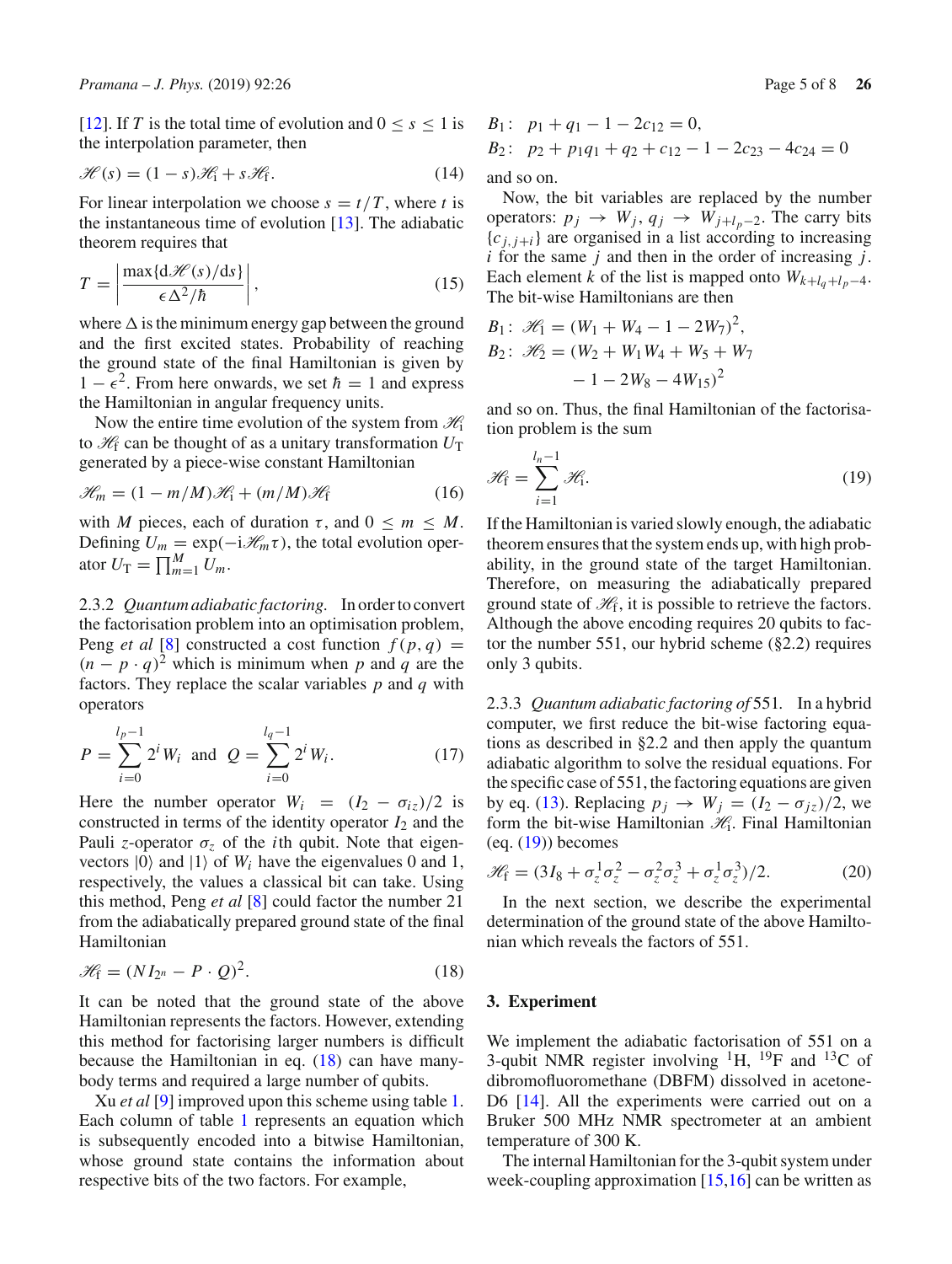

<span id="page-5-0"></span>**Figure 1.** The molecular structure of DBFM is shown in (**a**). Resonance offsets (ν*i* , diagonal elements), coupling constants  $(J_{ij},$  off-diagonal elements) and relaxation parameters are tabulated in (**b**). The experimental NMR spectra correspond to thermal equilibrium (**c**), PPS (**d**), the ground state of initial Hamiltonian  $\mathcal{H}_1$  (**e**) and the solution, i.e. the ground state of the final Hamiltonian  $\mathcal{H}_f$  (**f**). The energy-level diagram (**g**) describes the deviation populations in the final state.

$$
\mathcal{H}_{\text{int}} = -2\pi \sum_{i=1}^{3} v_i I_z^i + 2\pi \sum_{i=1, j>i}^{i=2} J_{ij} I_z^i I_z^j, \qquad (21)
$$

where  $v_i$  are the resonance offsets,  $J_{ij}$  are the coupling constants and  $I_z^i$  are the *z*-components of spin angular momentum operators. The molecular structure, Hamiltonian parameters and the thermal equilibrium spectra of DBFM are shown in figures [1a–1c](#page-5-0), respectively.

The complete circuit for the experiment is shown in figure [2.](#page-5-1) The experiment mainly involves the following four stages:

(i) *Initialisation*: Preparation of  $|000\rangle$  pseudopure state (PPS) from thermal equilibrium state was achieved by standard methods [\[17](#page-7-16)[–19](#page-7-17)]. The PPS spectra shown in figure [1d](#page-5-0) corresponds to a fidelity of over 0.99.



<span id="page-5-1"></span>**Figure 2.** Three-qubit circuit for solving the bit-wise factoring equations (**a**), the transformation of energy spectrum during the adiabatic evolution (**b**) and the simulated fidelity of the solution state with the instantaneous ground state during the adiabatic evolution (**c**).

(ii) *Preparing the ground state*: We choose the initial Hamiltonian as

$$
\mathcal{H}_1 = \sigma_x^1 + \sigma_x^2 + \sigma_x^3,\tag{22}
$$

whose ground state is  $|---\rangle$  (where  $|\pm\rangle$  =  $(|0\rangle \pm |1\rangle)/\sqrt{2}$ ). Transforming the PPS into |−−− was achieved by using three pseudo-Hadamard gates ( $H = \exp[i(\pi/2)\sigma_{\rm v}/2]$ ) and the corresponding experimental spectra are shown in figure [1e](#page-5-0).

(iii) *Adiabatic evolution*: The ground state of the initial Hamiltonian was driven adiabatically towards the ground state of the final Hamiltonian  $H_f$  (as in eq. [\(19\)](#page-4-1)) over a duration  $T = 3.5$  s in 20 steps. The progression of energy eigenvalues  $E_i(s)$  as a function of the interpolation parameter *s* is shown in figure [2b](#page-5-1). Note that the ground state has no cross-over except at the end of the evolution where it becomes doubly degenerate. Each of these degenerate eigenstates encodes a factor. To quantify the overlap between the expected probabilities  $p_j^{\text{th}}$  and the simulated probabilities  $p_j^s$  after the *s*th step, we define a fidelity measure

$$
F(s) = \frac{\sum_{j} p_{j}^{\text{th}} p_{j}^{s}}{\sqrt{\sum_{j} (p_{j}^{\text{th}})^{2} \sum_{j} (p_{j}^{s})^{2}}}.
$$
 (23)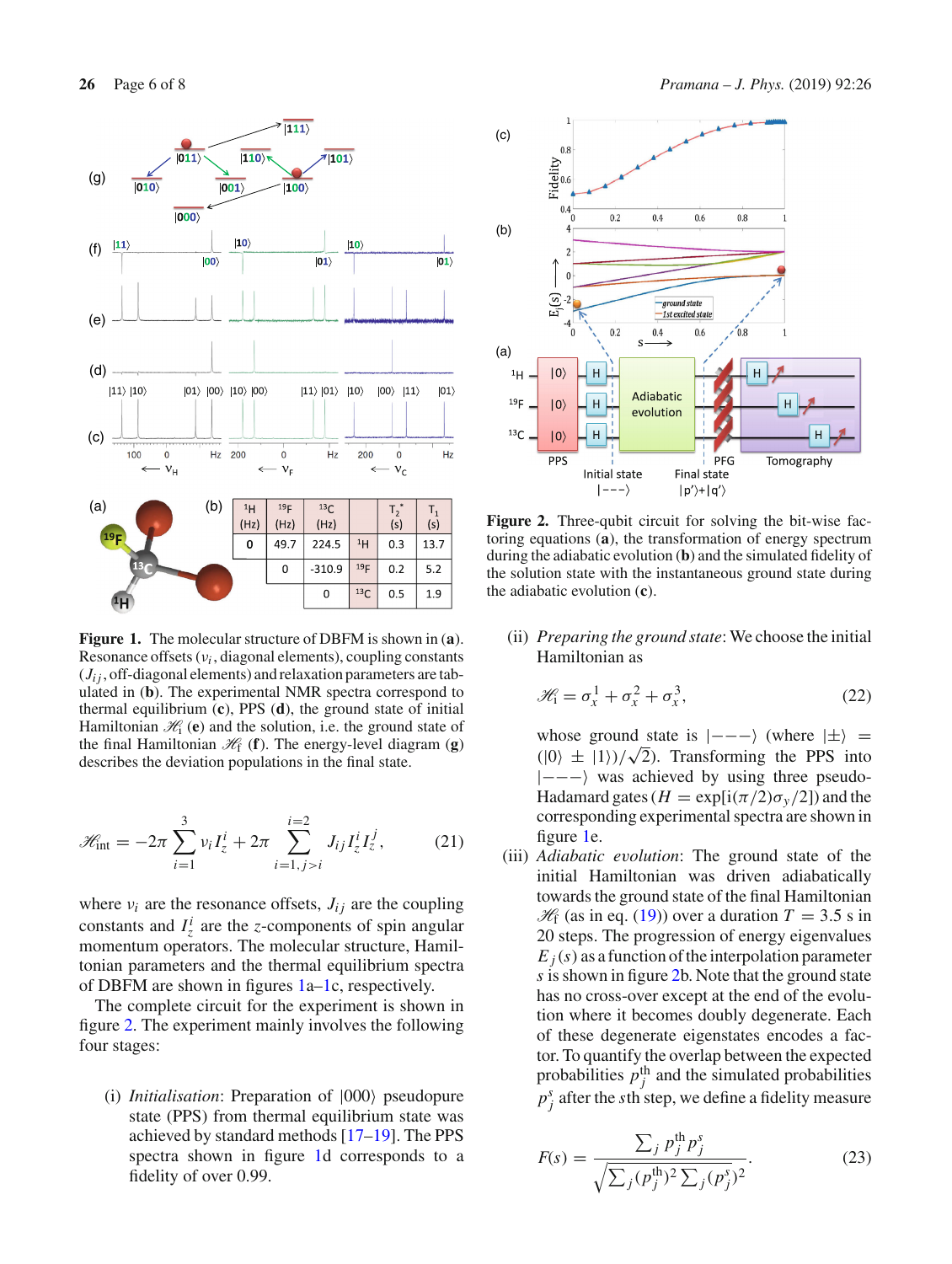

<span id="page-6-0"></span>**Figure 3.** Experimental probabilities of all the eight eigenstates at various stages of circuit in figure [2.](#page-5-1) Evolution of the probabilities during all the 20 adiabatic steps is shown. The table describes decoding the various eigenstates into respective decimal numbers. Factors highlighted in red achieve the highest probabilities during the adiabatic process.

The profile of *F*(*s*) vs. the interpolation parameter *s* ultimately reaches a value of 0.99 at the end of evolution (see figure [2c](#page-5-1)).

The propagators corresponding to these adiabatic steps are realised using the recently developed Bang–Bang quantum control technique [\[20](#page-7-18)]. The obtained RF sequences were robust within an RF inhomogeneity of  $\pm 10\%$  and had average fidelities above 0.99.

(iv) *Measurement of probabilities*: To demonstrate the evolution of the probabilities during the adiabatic process, we carried out 20 experiments each with varying length of the adiabatic sequence. In each experiment, after dephasing the coherences using a pulsed-field gradient [\[21](#page-7-19)], we measured the probabilities of various eigenstates in the computational basis (see figure [2a](#page-5-1)) [\[22](#page-7-20)[,23](#page-7-21)]. The bar plots of the probabilities vs. the number of steps are shown in figure [3.](#page-6-0)

The experimental spectra of the final state and the corresponding population distributions are shown in figures [1f](#page-5-0) and [1g](#page-5-0), respectively. The fidelity of the final state with the desired target state was over 0.99.



<span id="page-6-1"></span>**Figure 4.** Flowchart of the overall process.

#### 3.1 *Discussions*

It is clear from the table in figure [3](#page-6-0) that the final state encodes the factors 19 and 29 with high probability. As with an NP problem, these factors can be verified easily.

An important issue is the complexity of the whole process, which is discussed qualitatively in the following. Formulating the bit-wise factoring equations (eq. [\(8\)](#page-3-2)) involves mainly bit-wise multiplications, and hence polynomial in the bit size of the composite number  $(l_n)$ . In principle, these factoring equations can directly be passed on to a quantum processor with a large number of qubits. Instead, we used some simple classical routines to reduce the size of the quantum register. This procedure involves computing upper bounds of cumulative carries  $C_i$  (see eq.  $(10)$ ) and its complexity depends on the particular classical algorithm used. We presume that this optional procedure can be carried out efficiently without any exponential complexity. The quantum adiabatic process for solving the linear equations itself is believed to be polynomial [\[24](#page-7-22)[,25\]](#page-7-23). Therefore, we believe that the overall factorisation procedure is efficient.

The crucial point in a hybrid scheme is to maximise the efficiency of the overall computation by optimising the switching point from classical to quantum processor. In this particular problem, simplifying the factoring equations to a higher extent will mean lesser number of required qubits during the quantum procedure. However, the complexity of classical simplification by itself should remain polynomial. The exact point of the crossover depends on the particular problem at hand and needs further investigation (figure [4\)](#page-6-1).

In the case of factoring 551, it so happened that calculating the upper and lower bounds of carries *Ci* were enough to fix the values of the same. However, it is probable that for larger numbers, this procedure may